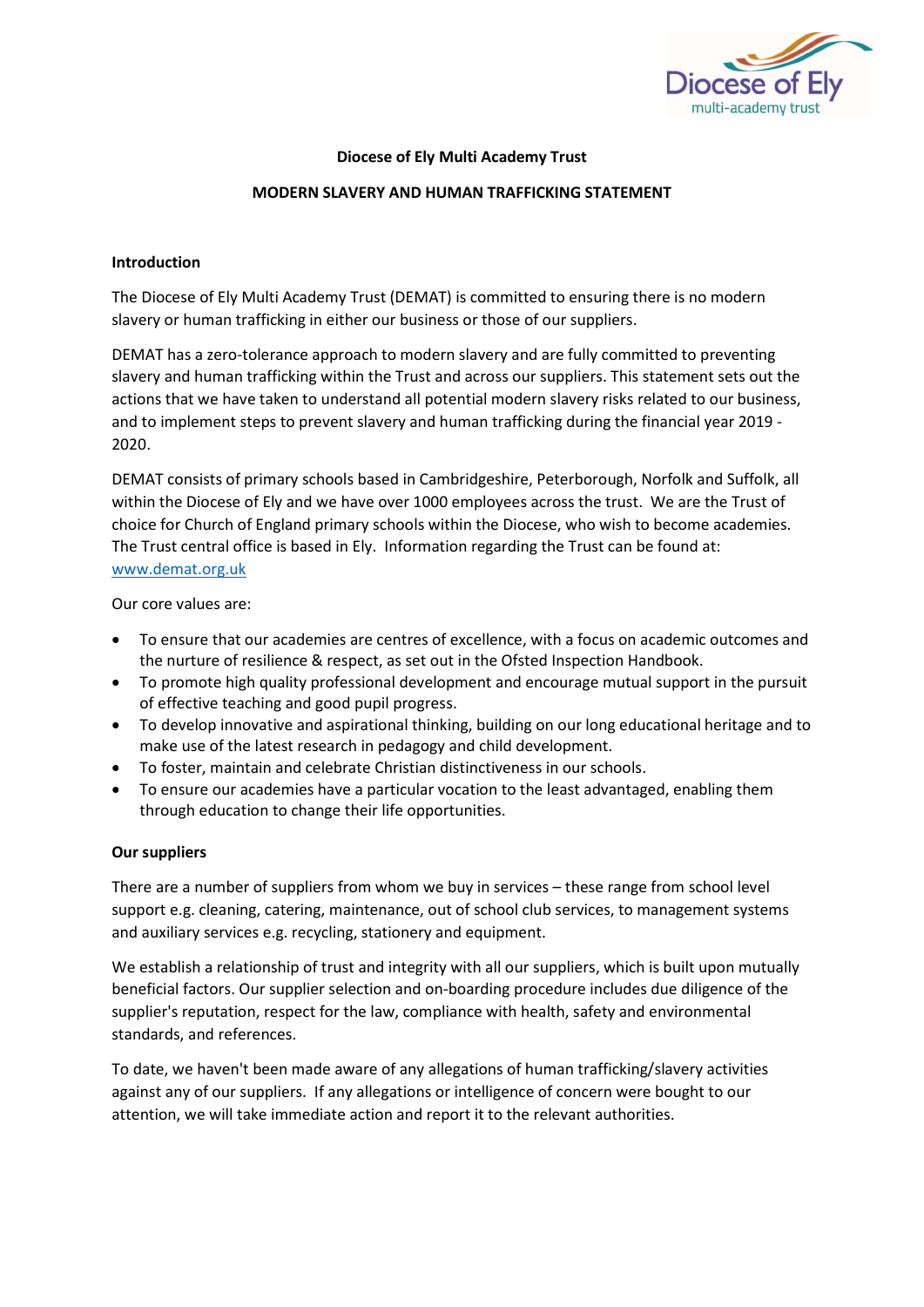## Policies

DEMAT has the following policies for identifying and preventing slavery and human trafficking in our operations:

Whistleblowing Policy - we encourage all employees, customers and suppliers to report any suspicion of slavery or human trafficking without fear of retaliation. We provide a confidential helpline to protect the identity of the whistleblowers.

Code of Conduct - our code encourages employees to do the right thing by clearly stating the actions and behaviour expected of them when representing the Trust. We strive to maintain the highest standards of employee conduct and ethical behaviour.

## Child Protection and Safeguarding policies

Our school Child Protection policies are based on the Department for Education statutory guidance: Keeping Children Safe in Education and all employees are required to read and understand this document.

Each school has a Designated Safeguarding Lead. Safeguarding procedures are overseen by an appointed Local Governing Body member and are reported on at every Local Governing Body meeting. We conduct regular safeguarding audits of our schools.

## Action:

- DEMAT will ensure that all schools are made aware of this statement.
- Any employee who has suspicions of modern slavery or human trafficking must utilise the Whistleblowing procedure in order to report their concerns immediately. All schools and the central team are made aware of the procedure and who to contact by way of posters in relevant staff areas.
- Any concerns raised by members of the community related to DEMAT, its employees or pupils, must be dealt with in confidence and the relevant individual, should be signposted to either the school's Complaints Policy or DEMAT's Whistleblowing procedure.
- DEMAT will review and update where required, procurement processes to include checks to confirm suppliers are compliant with the Modern Slavery Act.

#### Risk management

 Risk management is embedded in the day to day operation of DEMAT. Executive Directors will formally identify and document the major risks and those will be kept under review by the Trust Audit Committee.